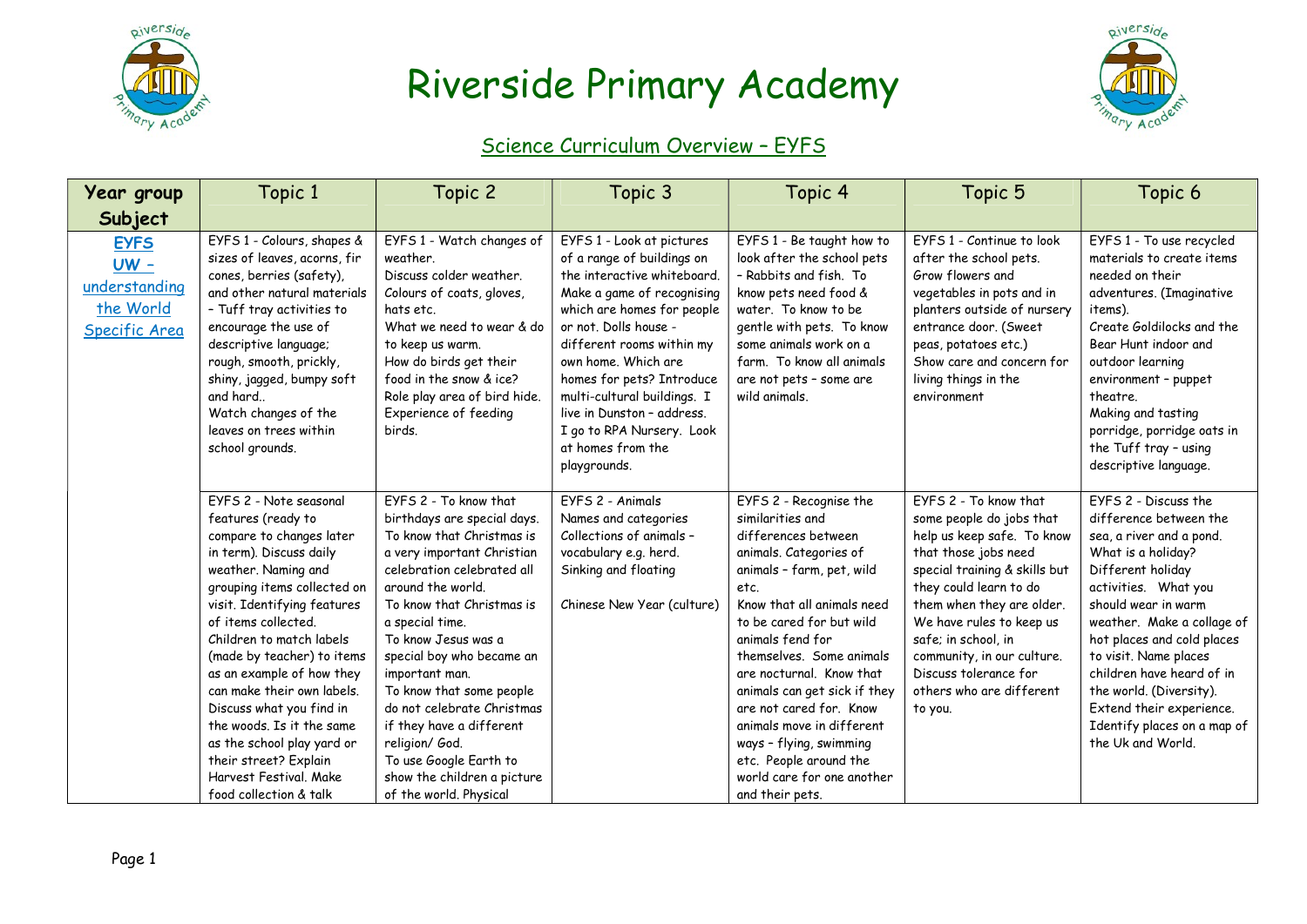



| about helping others. | changes of state – ice | The Easter Story. |  |
|-----------------------|------------------------|-------------------|--|
|                       | melting and freezing   |                   |  |
|                       |                        |                   |  |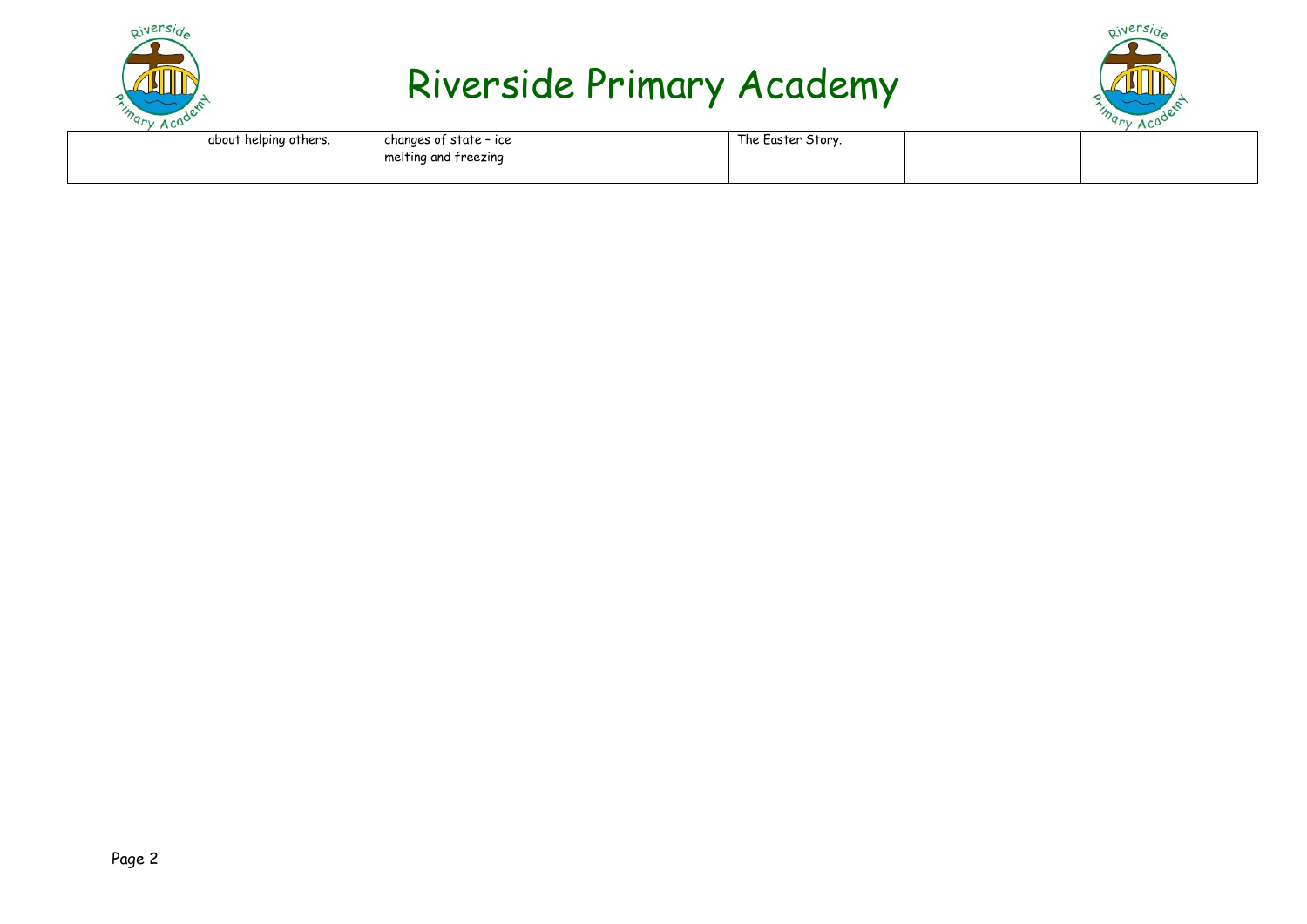



#### Science Curriculum Overview -Key Stage One

| Year group               | Topic 1                                                                                                                                                                                                                                                                                                                                                                                                                                                                                                                                                                                                                                                                                                                                                                                                                                                                                                                           | Topic 2                   | Topic 3                                                                                                                                                                                                                                                                                                                                                                                                                                                                                            | Topic 4                                                                                                                                                                                                                                                                                               | Topic 5                                                                                                                                                                                                                                                                                                                                                                                      | Topic 6                                                                                                                                                                                                                                                                                                                                                                                                                |  |  |  |
|--------------------------|-----------------------------------------------------------------------------------------------------------------------------------------------------------------------------------------------------------------------------------------------------------------------------------------------------------------------------------------------------------------------------------------------------------------------------------------------------------------------------------------------------------------------------------------------------------------------------------------------------------------------------------------------------------------------------------------------------------------------------------------------------------------------------------------------------------------------------------------------------------------------------------------------------------------------------------|---------------------------|----------------------------------------------------------------------------------------------------------------------------------------------------------------------------------------------------------------------------------------------------------------------------------------------------------------------------------------------------------------------------------------------------------------------------------------------------------------------------------------------------|-------------------------------------------------------------------------------------------------------------------------------------------------------------------------------------------------------------------------------------------------------------------------------------------------------|----------------------------------------------------------------------------------------------------------------------------------------------------------------------------------------------------------------------------------------------------------------------------------------------------------------------------------------------------------------------------------------------|------------------------------------------------------------------------------------------------------------------------------------------------------------------------------------------------------------------------------------------------------------------------------------------------------------------------------------------------------------------------------------------------------------------------|--|--|--|
| Subject                  |                                                                                                                                                                                                                                                                                                                                                                                                                                                                                                                                                                                                                                                                                                                                                                                                                                                                                                                                   |                           |                                                                                                                                                                                                                                                                                                                                                                                                                                                                                                    |                                                                                                                                                                                                                                                                                                       |                                                                                                                                                                                                                                                                                                                                                                                              |                                                                                                                                                                                                                                                                                                                                                                                                                        |  |  |  |
| Year 1<br><b>Science</b> | Working Scientifically objectives to be address throughout the academic year.<br>Asking simple questions and recognising that they can be answered in different ways / observing closely / using simple equipment / performing simple tests / identifying and classifying / using their<br>observations and ideas to suggest answers to guestions / gathering and recording data to help in answering questions<br>Seasonal Changes<br>Seasonal Changes<br>Seasonal Changes<br>Seasonal changes<br>Seasonal Changes<br>Seasonal Changes<br>Observe and describe weather<br>Observe and describe weather<br>Observe and describe weather<br>Observe and describe weather<br>Observe and describe weather<br>Observe and describe weather<br>associated with the seasons<br>associated with the seasons<br>associated with the seasons<br>associated with the seasons<br>associated with the seasons<br>associated with the seasons |                           |                                                                                                                                                                                                                                                                                                                                                                                                                                                                                                    |                                                                                                                                                                                                                                                                                                       |                                                                                                                                                                                                                                                                                                                                                                                              |                                                                                                                                                                                                                                                                                                                                                                                                                        |  |  |  |
|                          | and how day length varies                                                                                                                                                                                                                                                                                                                                                                                                                                                                                                                                                                                                                                                                                                                                                                                                                                                                                                         | and how day length varies | and how day length varies                                                                                                                                                                                                                                                                                                                                                                                                                                                                          | and how day length varies                                                                                                                                                                                                                                                                             | and how day length varies<br>Weather and seasons linked to<br>plants.                                                                                                                                                                                                                                                                                                                        | and how day length varies                                                                                                                                                                                                                                                                                                                                                                                              |  |  |  |
|                          | Animals (Humans)<br>Identify and name a variety of<br>common animals that are<br>carnivores, herbivores and<br>omnivores.<br>Identify, name, draw and label<br>the basic parts of the human<br>body and say which part of the<br>body is associated with each<br>sense.<br>Links to keeping healthy.<br>Life Processes & Living Things<br>- Humans & other mammals.                                                                                                                                                                                                                                                                                                                                                                                                                                                                                                                                                               |                           | Materials<br>Distinguish between an object<br>and the material from which it<br>is made<br>Identify and name a variety of<br>everyday materials, including<br>wood, plastic, glass, metal,<br>water, and rock<br>Describe the simple physical<br>properties of a variety of<br>everyday materials<br>Compare and group together a<br>variety of everyday materials<br>on the basis of their simple<br>physical properties<br>Suitable materials for building<br>houses e.g. glass, brick, plastic. | <b>Investigating Materials</b><br><b>Continue Materials objectives</b><br>linked with Superheroes.<br>What kinds of materials are<br>stretchy? Investigate.<br>Which materials are<br>waterproof & why?<br>Investigate.<br>What kind of material do you<br>think would make a good<br>superhero suit? | Plants<br>Identify and name a variety of<br>common wild and garden plants,<br>including deciduous and<br>evergreen trees.<br>Identify and describe the<br>basic structure of a variety of<br>common flowering plants,<br>including trees.<br>Habitats around school and<br>local area.<br>How do plants grow? Pupils to<br>grow peas, French beans,<br>lettuce, strawberries, and<br>onions. | Animals and their habitats.<br>Identify and name a variety of<br>common animals including fish,<br>amphibians, reptiles, birds and<br>mammals.<br>Describe and compare the<br>structure of a variety of<br>common animals (fish,<br>amphibians, reptiles, birds and<br>mammals, including pets).<br>Do plants grow in the sea?<br>Seaside habitats, ocean food<br>chains. Rock pool<br>investigations. Life processes. |  |  |  |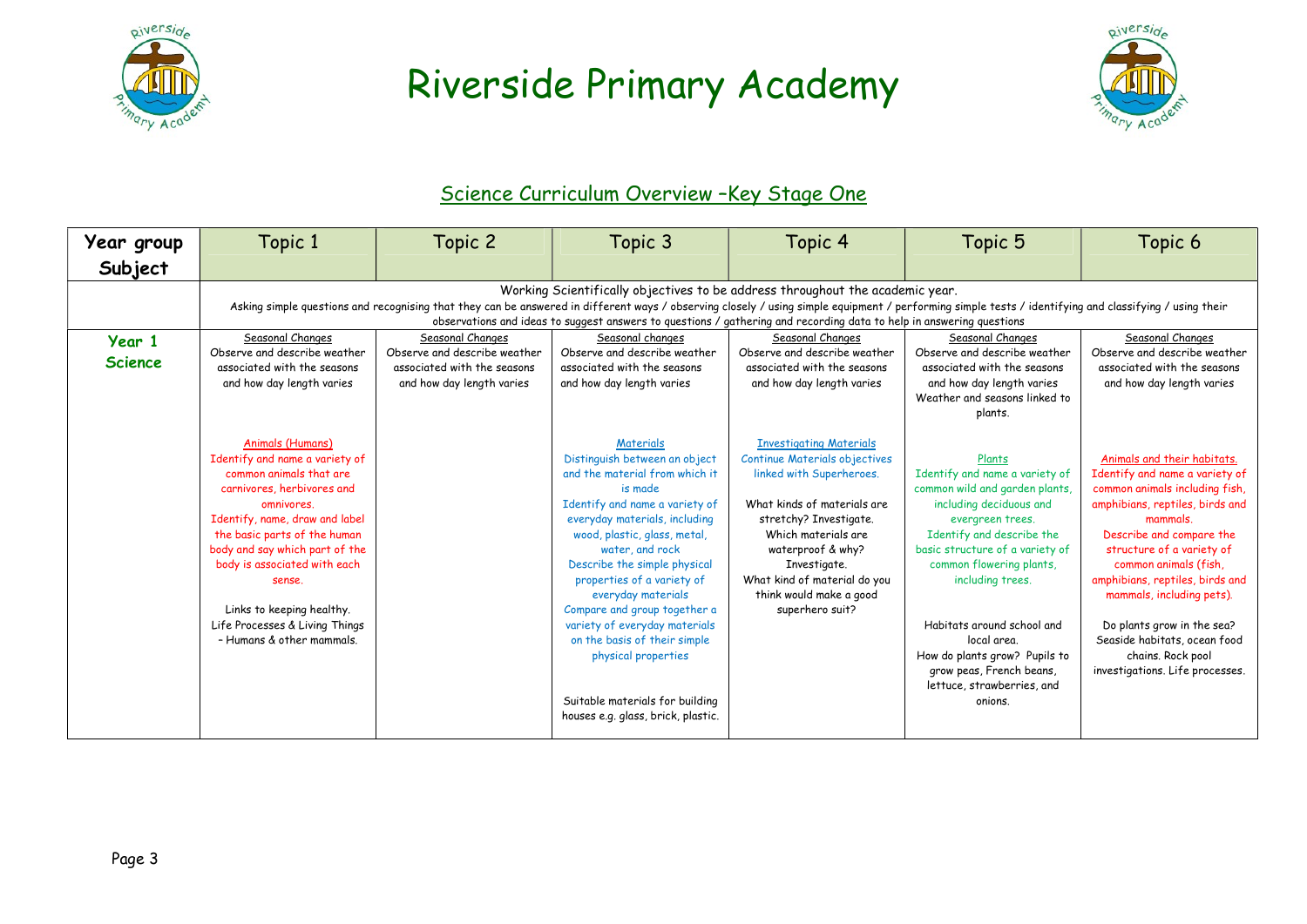



#### Science Curriculum Overview -Key Stage One

| Year group               | Topic 1                                                                                                                                                                                                                                                                                                                                                                                                         | Topic 2                                                                                                                                                                                                                                                                                                                                                                                                                                                                                                                                                                                                                                                                                                                       | Topic 3                                                                                                                                                                                                                                                                                                                                                                                                                                                                                                                                                                              | Topic 4                                                                                                                                                                                                                                                                                                                                                                                                                                                                                                                                                                                                                                                                                                                                                          | Topic 5                                                                                                                                                                                                                                                                                                                                                                                                                                                                                                                                                                                                                                                                                                                                                           | Topic 6                                                                                                                                                                                                                                                                                                                                     |  |  |  |
|--------------------------|-----------------------------------------------------------------------------------------------------------------------------------------------------------------------------------------------------------------------------------------------------------------------------------------------------------------------------------------------------------------------------------------------------------------|-------------------------------------------------------------------------------------------------------------------------------------------------------------------------------------------------------------------------------------------------------------------------------------------------------------------------------------------------------------------------------------------------------------------------------------------------------------------------------------------------------------------------------------------------------------------------------------------------------------------------------------------------------------------------------------------------------------------------------|--------------------------------------------------------------------------------------------------------------------------------------------------------------------------------------------------------------------------------------------------------------------------------------------------------------------------------------------------------------------------------------------------------------------------------------------------------------------------------------------------------------------------------------------------------------------------------------|------------------------------------------------------------------------------------------------------------------------------------------------------------------------------------------------------------------------------------------------------------------------------------------------------------------------------------------------------------------------------------------------------------------------------------------------------------------------------------------------------------------------------------------------------------------------------------------------------------------------------------------------------------------------------------------------------------------------------------------------------------------|-------------------------------------------------------------------------------------------------------------------------------------------------------------------------------------------------------------------------------------------------------------------------------------------------------------------------------------------------------------------------------------------------------------------------------------------------------------------------------------------------------------------------------------------------------------------------------------------------------------------------------------------------------------------------------------------------------------------------------------------------------------------|---------------------------------------------------------------------------------------------------------------------------------------------------------------------------------------------------------------------------------------------------------------------------------------------------------------------------------------------|--|--|--|
| Subject                  |                                                                                                                                                                                                                                                                                                                                                                                                                 |                                                                                                                                                                                                                                                                                                                                                                                                                                                                                                                                                                                                                                                                                                                               |                                                                                                                                                                                                                                                                                                                                                                                                                                                                                                                                                                                      |                                                                                                                                                                                                                                                                                                                                                                                                                                                                                                                                                                                                                                                                                                                                                                  |                                                                                                                                                                                                                                                                                                                                                                                                                                                                                                                                                                                                                                                                                                                                                                   |                                                                                                                                                                                                                                                                                                                                             |  |  |  |
|                          | Working Scientifically objectives to be address throughout the academic year.<br>Asking simple questions and recognising that they can be answered in different ways / observing closely / using simple equipment / performing simple tests / identifying and classifying / using their<br>observations and ideas to suggest answers to questions / gathering and recording data to help in answering questions |                                                                                                                                                                                                                                                                                                                                                                                                                                                                                                                                                                                                                                                                                                                               |                                                                                                                                                                                                                                                                                                                                                                                                                                                                                                                                                                                      |                                                                                                                                                                                                                                                                                                                                                                                                                                                                                                                                                                                                                                                                                                                                                                  |                                                                                                                                                                                                                                                                                                                                                                                                                                                                                                                                                                                                                                                                                                                                                                   |                                                                                                                                                                                                                                                                                                                                             |  |  |  |
| Year 2<br><b>Science</b> | Working scientifically (with<br>forces).<br>Ask simple questions and<br>recognise that they can be<br>answered in different ways.<br>Observe closely, using simple<br>equipment.<br>Perform simple tests.<br>Gather and record data to help<br>in answering questions.<br>Investigating forces and the<br>movement of vehicles.<br>Seasons and weather around<br>the world.                                     | Materials<br>Identify and compare the<br>suitability of a variety of<br>everyday materials, including<br>wood, metal, plastic, glass,<br>brick, rock, paper and<br>cardboard for particular uses.<br>Find out how the shapes of<br>solid objects made from some<br>materials can be changed by<br>squashing, bending, twisting<br>and stretching.<br>Identify and compare the<br>suitability of a variety of<br>everyday materials, including<br>wood, metal, plastic, glass,<br>brick, rock, paper and<br>cardboard for particular uses.<br>Find out how the shapes of<br>solid objects made from some<br>materials can be changed by<br>squashing, bending, twisting<br>and stretching. Which<br>materials can be recycled? | Animals Humans<br>Notice that animals, including<br>humans, have offspring which<br>grow into adults.<br>Describe the importance for<br>humans of exercise, eating the<br>right amounts of different<br>types of food, and hygiene.<br>Offspring which grow<br>Basic needs for survival water.<br>food and air.<br>Exercise food and hygiene<br><b>PSHE Link - Physical</b><br>Health and Wellbeing,<br>Health Prevention - The<br>importance of sufficient<br>good quality sleep for<br>good health and that a<br>lack of sleep can affect<br>weight, mood and ability<br>to learn. | Animals Chicks<br>Notice that animals, including<br>humans, have offspring which<br>grow into adults.<br>Find out about and describe<br>the basic needs of animals.<br>including humans, for survival<br>(water, food and air).<br>Notice that animals, including<br>humans, have offspring which<br>grow into adults.<br>Find out about and describe<br>the basic needs of animals.<br>including humans, for survival<br>(water, food and air).<br>Describe the importance for<br>humans of exercise, eating the<br>right amounts of different<br>types of food, and hygiene.<br><b>PSHE Link - Physical</b><br>Health and Wellbeing,<br><b>Health Prevention -</b><br>Personal hygiene and<br>germs including<br>bacteria, viruses, how<br>they are spread and | Living things and their<br><b>Habitats</b><br>Explore and compare the<br>difference between things<br>that are living, dead, and<br>things that have never been<br>alive.<br>Identify that most living<br>things live in habitats to which<br>they are suited and describe<br>how different habitats provide<br>the basic needs of different<br>kinds of animals and plants, and<br>how they depend on each<br>other.<br>Identify and name a variety of<br>plants and animals in their<br>habitats, including micro-<br>habitats.<br>Describe how animals obtain<br>their food from plants and<br>other animals, using the idea of<br>a simple food chain, and<br>identify and name different<br>sources of food.<br>Plant and Animal habitats<br>Seed variations | Plants<br>Observe and describe how<br>seeds and bulbs grow into<br>mature plants.<br>Find out and describe how<br>plants need water, light and a<br>suitable temperature to grow<br>and stay healthy.<br>Identify garden plants<br>Deciduous and evergreen trees<br>Seeds and bulbs.<br>What do plants need to grow?<br>Structure of plants |  |  |  |
|                          |                                                                                                                                                                                                                                                                                                                                                                                                                 |                                                                                                                                                                                                                                                                                                                                                                                                                                                                                                                                                                                                                                                                                                                               |                                                                                                                                                                                                                                                                                                                                                                                                                                                                                                                                                                                      | treated, and the<br>importance of                                                                                                                                                                                                                                                                                                                                                                                                                                                                                                                                                                                                                                                                                                                                |                                                                                                                                                                                                                                                                                                                                                                                                                                                                                                                                                                                                                                                                                                                                                                   |                                                                                                                                                                                                                                                                                                                                             |  |  |  |

handwashing.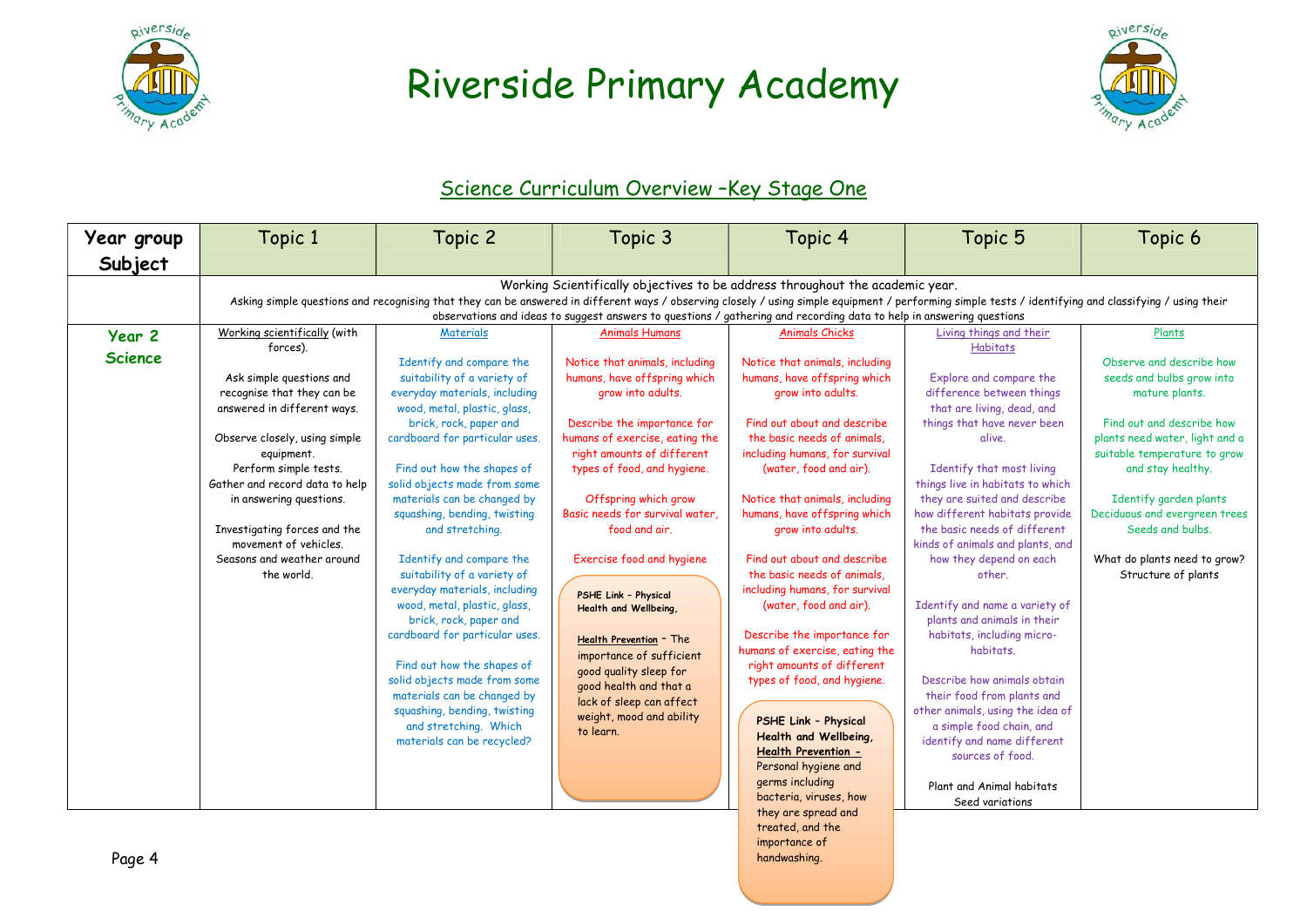



| $\sim$<br>AC |  |  |                          |  |
|--------------|--|--|--------------------------|--|
|              |  |  | Hatching butterflies and |  |
|              |  |  | ladybirds                |  |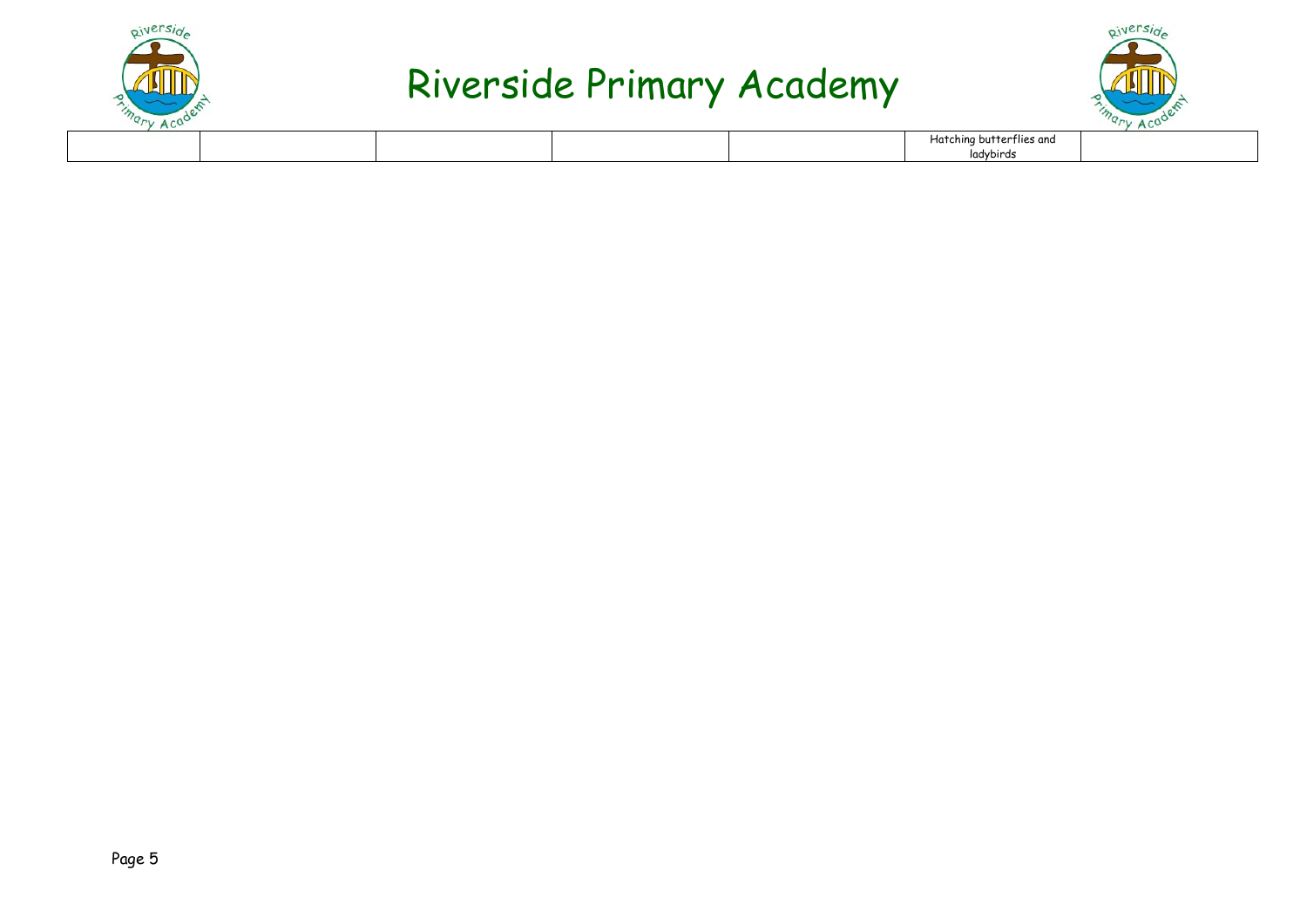



#### Science Curriculum Overview – Lower Key Stage Two

| <b>Year group</b> | Topic 1                                                                                                                                                                                                                                                                                                                                                                                                                           | Topic 2                                                                                                                                                                                         | Topic 3                                                                         | Topic 4                                                   | Topic 5                                                                                                                                                                                                           | Topic 6 |  |  |  |  |  |
|-------------------|-----------------------------------------------------------------------------------------------------------------------------------------------------------------------------------------------------------------------------------------------------------------------------------------------------------------------------------------------------------------------------------------------------------------------------------|-------------------------------------------------------------------------------------------------------------------------------------------------------------------------------------------------|---------------------------------------------------------------------------------|-----------------------------------------------------------|-------------------------------------------------------------------------------------------------------------------------------------------------------------------------------------------------------------------|---------|--|--|--|--|--|
| Subject           |                                                                                                                                                                                                                                                                                                                                                                                                                                   |                                                                                                                                                                                                 |                                                                                 |                                                           |                                                                                                                                                                                                                   |         |  |  |  |  |  |
|                   |                                                                                                                                                                                                                                                                                                                                                                                                                                   |                                                                                                                                                                                                 | Working Scientifically objectives to be addressed throughout the academic year. |                                                           |                                                                                                                                                                                                                   |         |  |  |  |  |  |
|                   | Asking relevant questions and using different types of scientific enquiries to answer them / setting up simple practical enquiries, comparative and fair tests / making systematic and careful observations and,<br>where appropriate, taking accurate measurements using standard units, using a range of equipment, including thermometers and data loggers / gathering, recording classifying and presenting data in a variety |                                                                                                                                                                                                 |                                                                                 |                                                           |                                                                                                                                                                                                                   |         |  |  |  |  |  |
|                   |                                                                                                                                                                                                                                                                                                                                                                                                                                   |                                                                                                                                                                                                 |                                                                                 |                                                           | of ways to help in answering questions / recording findings using simple scientific language, drawings, labelled diagrams, keys, bar charts and tables / reporting on findings from enquiries, including oral and |         |  |  |  |  |  |
|                   |                                                                                                                                                                                                                                                                                                                                                                                                                                   |                                                                                                                                                                                                 |                                                                                 |                                                           | written explanations, displays or presentations of results and conclusions / using results to draw simple conclusions, make predication for new values, suggest improvements and raise further questions /        |         |  |  |  |  |  |
|                   |                                                                                                                                                                                                                                                                                                                                                                                                                                   | identifying differences, similarities or changes related to simple scientific ideas and processes / using straightforward scientific evidence to answer questions or to support their findings. |                                                                                 |                                                           |                                                                                                                                                                                                                   |         |  |  |  |  |  |
| Year 3            | Plants                                                                                                                                                                                                                                                                                                                                                                                                                            | Day and night                                                                                                                                                                                   | <b>Animals and Humans</b>                                                       | <b>Forces and Magnets</b>                                 | Light                                                                                                                                                                                                             |         |  |  |  |  |  |
| <b>Science</b>    | Identify and describe the                                                                                                                                                                                                                                                                                                                                                                                                         | How does day and night occur.                                                                                                                                                                   | Identify that animals, including<br>humans, need the right types                | Compare how things move on                                | Recognise that they need light                                                                                                                                                                                    |         |  |  |  |  |  |
|                   | functions of different parts of                                                                                                                                                                                                                                                                                                                                                                                                   | Why is it night-time in                                                                                                                                                                         | and amount of nutrition, and                                                    | different surfaces.                                       | in order to see things and that                                                                                                                                                                                   |         |  |  |  |  |  |
|                   | flowering plants: roots,                                                                                                                                                                                                                                                                                                                                                                                                          | Australia when it is day time                                                                                                                                                                   | that they cannot make their                                                     |                                                           | the dark is the absence of                                                                                                                                                                                        |         |  |  |  |  |  |
|                   | stem/trunk, leaves and flowers.                                                                                                                                                                                                                                                                                                                                                                                                   | here?                                                                                                                                                                                           | own food; they get nutrition                                                    | Notice that some forces need                              | light.                                                                                                                                                                                                            |         |  |  |  |  |  |
|                   |                                                                                                                                                                                                                                                                                                                                                                                                                                   | Materials - Rocks                                                                                                                                                                               | from what they eat.                                                             | contact between two objects,                              |                                                                                                                                                                                                                   |         |  |  |  |  |  |
|                   | Explore the requirements of                                                                                                                                                                                                                                                                                                                                                                                                       |                                                                                                                                                                                                 |                                                                                 | but magnetic forces can act at                            | Notice that light is reflected                                                                                                                                                                                    |         |  |  |  |  |  |
|                   | plants for life and growth (air,                                                                                                                                                                                                                                                                                                                                                                                                  | Compare and group together                                                                                                                                                                      | Identify that humans and some                                                   | a distance.                                               | from surfaces.                                                                                                                                                                                                    |         |  |  |  |  |  |
|                   | light, water, nutrients from soil,                                                                                                                                                                                                                                                                                                                                                                                                | different kinds of rocks on the                                                                                                                                                                 | other animals have skeletons                                                    |                                                           |                                                                                                                                                                                                                   |         |  |  |  |  |  |
|                   | and room to grow) and how they                                                                                                                                                                                                                                                                                                                                                                                                    | basis of their appearance and                                                                                                                                                                   | and muscles for support,                                                        | Observe how magnets attract                               | Recognise that light from the                                                                                                                                                                                     |         |  |  |  |  |  |
|                   | vary from plant to plant.                                                                                                                                                                                                                                                                                                                                                                                                         | simple physical properties.<br>Describe in simple terms how                                                                                                                                     | protection and movement.                                                        | or repel each other and<br>attract some materials and not | sun can be dangerous and that<br>there are ways to protect                                                                                                                                                        |         |  |  |  |  |  |
|                   |                                                                                                                                                                                                                                                                                                                                                                                                                                   | fossils are formed when things                                                                                                                                                                  | Why do some ancient Greek                                                       | others.                                                   | their eyes.                                                                                                                                                                                                       |         |  |  |  |  |  |
|                   | Investigate the way in which                                                                                                                                                                                                                                                                                                                                                                                                      | that have lived are trapped                                                                                                                                                                     | buildings still stand? What                                                     |                                                           |                                                                                                                                                                                                                   |         |  |  |  |  |  |
|                   | water is transported within                                                                                                                                                                                                                                                                                                                                                                                                       | within rock.                                                                                                                                                                                    | kind of materials are they                                                      | Compare and group together a                              | Recognise that shadows are                                                                                                                                                                                        |         |  |  |  |  |  |
|                   | plants.                                                                                                                                                                                                                                                                                                                                                                                                                           |                                                                                                                                                                                                 | made from? Are all rocks the                                                    | variety of everyday materials                             | formed when the light from a                                                                                                                                                                                      |         |  |  |  |  |  |
|                   |                                                                                                                                                                                                                                                                                                                                                                                                                                   | Recognise that soils are made                                                                                                                                                                   | same in terms of hardness?                                                      | on the basis on whether they                              | light source is blocked by a                                                                                                                                                                                      |         |  |  |  |  |  |
|                   | Explore the part that flowers                                                                                                                                                                                                                                                                                                                                                                                                     | from rocks and organic matter.                                                                                                                                                                  |                                                                                 | are attracted to a magnet, and                            | solid object.                                                                                                                                                                                                     |         |  |  |  |  |  |
|                   | play in the life cycle of flowering<br>plants, including pollination, seed                                                                                                                                                                                                                                                                                                                                                        |                                                                                                                                                                                                 | PSHE Links - Physical Health<br>and Well -Being - Healthy                       | identify some magnetic<br>materials.                      |                                                                                                                                                                                                                   |         |  |  |  |  |  |
|                   | formation and seed dispersal.                                                                                                                                                                                                                                                                                                                                                                                                     |                                                                                                                                                                                                 | Eating                                                                          |                                                           | Find patterns in the way that<br>the size of shadows changes                                                                                                                                                      |         |  |  |  |  |  |
|                   |                                                                                                                                                                                                                                                                                                                                                                                                                                   |                                                                                                                                                                                                 | What constitutes a healthy                                                      | Describe magnets as having                                |                                                                                                                                                                                                                   |         |  |  |  |  |  |
|                   |                                                                                                                                                                                                                                                                                                                                                                                                                                   |                                                                                                                                                                                                 | diet (including understanding<br>calories and other nutritional                 | two poles.                                                |                                                                                                                                                                                                                   |         |  |  |  |  |  |
|                   |                                                                                                                                                                                                                                                                                                                                                                                                                                   |                                                                                                                                                                                                 | content).                                                                       |                                                           |                                                                                                                                                                                                                   |         |  |  |  |  |  |
|                   |                                                                                                                                                                                                                                                                                                                                                                                                                                   |                                                                                                                                                                                                 | The principles of planning and                                                  | Predict whether two magnets                               |                                                                                                                                                                                                                   |         |  |  |  |  |  |
|                   |                                                                                                                                                                                                                                                                                                                                                                                                                                   |                                                                                                                                                                                                 | preparing a range of healthy<br>meals.                                          | will attract or repel each                                |                                                                                                                                                                                                                   |         |  |  |  |  |  |
|                   |                                                                                                                                                                                                                                                                                                                                                                                                                                   |                                                                                                                                                                                                 | The characteristics of a poor                                                   | other, depending on which                                 |                                                                                                                                                                                                                   |         |  |  |  |  |  |
|                   |                                                                                                                                                                                                                                                                                                                                                                                                                                   |                                                                                                                                                                                                 | diet and risks associated with                                                  | poles are facing.                                         |                                                                                                                                                                                                                   |         |  |  |  |  |  |
|                   |                                                                                                                                                                                                                                                                                                                                                                                                                                   |                                                                                                                                                                                                 | unhealthy eating (including,                                                    |                                                           |                                                                                                                                                                                                                   |         |  |  |  |  |  |
|                   |                                                                                                                                                                                                                                                                                                                                                                                                                                   |                                                                                                                                                                                                 | for example, obesity and<br>tooth decay) and other                              |                                                           |                                                                                                                                                                                                                   |         |  |  |  |  |  |
|                   |                                                                                                                                                                                                                                                                                                                                                                                                                                   |                                                                                                                                                                                                 | behaviours (e.g. the impact of                                                  |                                                           |                                                                                                                                                                                                                   |         |  |  |  |  |  |

alcohol on diet or health).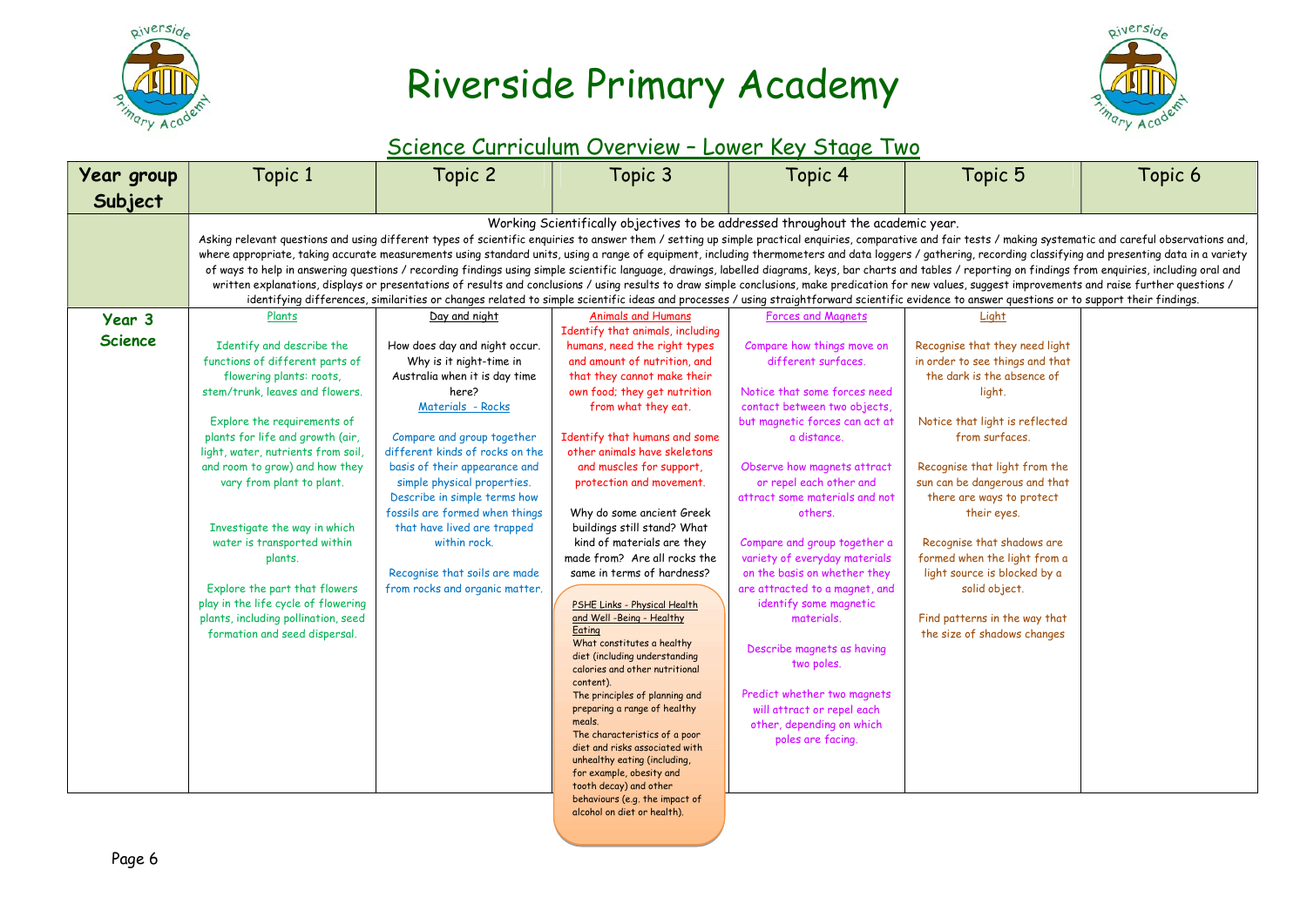



#### Science Curriculum Overview – Lower Key Stage Two

| Year group     | Topic 1                                                                                                                                                                                                                                                                                                                                                                                                                                                                                                                                                                                                                                                                                                                                                                                                                                                                                                                                                                                                                                                                                                                                                    | Topic 2                                                                                                                                                                                                                                                                                                                                                                                                                                                                                                                                       | Topic 3                                                                                                                                                                                                                                                                                                                                                                                                                                     | Topic 4                                                                                                                                                                                                                                                                                                                                                                                                                                                                             | Topic 5                                                                                                                                                                                                                                                                                                                                    | Topic 6                                                                                                                                                                                                                                                                                                                                                                                                                                                                                                                                                                                                                                            |  |  |  |  |
|----------------|------------------------------------------------------------------------------------------------------------------------------------------------------------------------------------------------------------------------------------------------------------------------------------------------------------------------------------------------------------------------------------------------------------------------------------------------------------------------------------------------------------------------------------------------------------------------------------------------------------------------------------------------------------------------------------------------------------------------------------------------------------------------------------------------------------------------------------------------------------------------------------------------------------------------------------------------------------------------------------------------------------------------------------------------------------------------------------------------------------------------------------------------------------|-----------------------------------------------------------------------------------------------------------------------------------------------------------------------------------------------------------------------------------------------------------------------------------------------------------------------------------------------------------------------------------------------------------------------------------------------------------------------------------------------------------------------------------------------|---------------------------------------------------------------------------------------------------------------------------------------------------------------------------------------------------------------------------------------------------------------------------------------------------------------------------------------------------------------------------------------------------------------------------------------------|-------------------------------------------------------------------------------------------------------------------------------------------------------------------------------------------------------------------------------------------------------------------------------------------------------------------------------------------------------------------------------------------------------------------------------------------------------------------------------------|--------------------------------------------------------------------------------------------------------------------------------------------------------------------------------------------------------------------------------------------------------------------------------------------------------------------------------------------|----------------------------------------------------------------------------------------------------------------------------------------------------------------------------------------------------------------------------------------------------------------------------------------------------------------------------------------------------------------------------------------------------------------------------------------------------------------------------------------------------------------------------------------------------------------------------------------------------------------------------------------------------|--|--|--|--|
| Subject        |                                                                                                                                                                                                                                                                                                                                                                                                                                                                                                                                                                                                                                                                                                                                                                                                                                                                                                                                                                                                                                                                                                                                                            |                                                                                                                                                                                                                                                                                                                                                                                                                                                                                                                                               |                                                                                                                                                                                                                                                                                                                                                                                                                                             |                                                                                                                                                                                                                                                                                                                                                                                                                                                                                     |                                                                                                                                                                                                                                                                                                                                            |                                                                                                                                                                                                                                                                                                                                                                                                                                                                                                                                                                                                                                                    |  |  |  |  |
|                | Working Scientifically objectives to be addressed throughout the academic year.<br>Asking relevant questions and using different types of scientific enquiries to answer them / setting up simple practical enquiries, comparative and fair tests / making systematic and careful observations and,<br>where appropriate, taking accurate measurements using standard units, using a range of equipment, including thermometers and data loggers / gathering, recording classifying and presenting data in a variety<br>of ways to help in answering questions / recording findings using simple scientific language, drawings, labelled diagrams, keys, bar charts and tables / reporting on findings from enquiries, including oral and<br>written explanations, displays or presentations of results and conclusions / using results to draw simple conclusions, make predication for new values, suggest improvements and raise further questions /<br>identifying differences, similarities or changes related to simple scientific ideas and processes / using straightforward scientific evidence to answer questions or to support their findings. |                                                                                                                                                                                                                                                                                                                                                                                                                                                                                                                                               |                                                                                                                                                                                                                                                                                                                                                                                                                                             |                                                                                                                                                                                                                                                                                                                                                                                                                                                                                     |                                                                                                                                                                                                                                                                                                                                            |                                                                                                                                                                                                                                                                                                                                                                                                                                                                                                                                                                                                                                                    |  |  |  |  |
| Year 4         | <b>Animals and Humans</b>                                                                                                                                                                                                                                                                                                                                                                                                                                                                                                                                                                                                                                                                                                                                                                                                                                                                                                                                                                                                                                                                                                                                  | <b>Working Scientifically</b>                                                                                                                                                                                                                                                                                                                                                                                                                                                                                                                 | States of Matter                                                                                                                                                                                                                                                                                                                                                                                                                            | Sound                                                                                                                                                                                                                                                                                                                                                                                                                                                                               | Habitats And living things                                                                                                                                                                                                                                                                                                                 | Electricity                                                                                                                                                                                                                                                                                                                                                                                                                                                                                                                                                                                                                                        |  |  |  |  |
| <b>Science</b> | Describe the simple functions of<br>the basic parts of the digestive<br>system in humans.<br>Identify the different types of<br>teeth in humans and their simple<br>functions.<br>Construct and interpret a variety<br>of food chains, identifying<br>producers, predators and prey.<br>PSHE Links - Physical Health<br>and Well -Being Link - Healthy<br>Eating<br>What constitutes a healthy<br>diet (including understanding<br>calories and other nutritional<br>content).<br>The principles of planning and<br>preparing a range of healthy<br>meals.<br>The characteristics of a poor<br>diet and risks associated with<br>unhealthy eating (including, for<br>example, obesity and tooth<br>decay) and other behaviours<br>(e.g. the impact of alcohol on<br>diet or health). Health Prevention                                                                                                                                                                                                                                                                                                                                                     | Make systematic and careful<br>observations and, where<br>appropriate, take accurate<br>measurements using standard<br>units, using a range of<br>equipment, including<br>thermometers and data<br>loggers.<br>Record findings using simple<br>scientific language, drawings,<br>labelled diagrams, keys, bar<br>charts, and tables.<br>Gather, record, classify and<br>present data in a variety of<br>ways to help in answering<br>questions.<br>Insulators and conductors of<br>heat.<br>Temperatures and<br>thermometers links with maths | Compare and group materials<br>together, according to whether<br>they are solids, liquids or<br>gases.<br>Observe that some materials<br>change state when they are<br>heated or cooled, and measure<br>or research the temperature<br>at which this happens in<br>degrees Celsius (°C).<br>Identify the part played by<br>evaporation and condensation<br>in the water cycle and<br>associate the rate of<br>evaporation with temperature. | Identify how sounds are made,<br>associating some of them with<br>something vibrating.<br>Recognise that vibrations from<br>sounds travel through a<br>medium to the ear.<br>Find patterns between the<br>pitch of a sound and features<br>of the object that produced it.<br>Find patterns between the<br>volume of a sound and the<br>strength of the vibrations that<br>produced it.<br>Recognise that sounds get<br>fainter as the distance from<br>the sound source increases. | Recognise that living things can<br>be grouped in a variety of<br>ways.<br>Explore and use classification<br>keys to help group, identify<br>and name a variety of living<br>things in their local and wider<br>environment.<br>Recognise that environments<br>can change and that this can<br>sometimes pose dangers to<br>living things. | Identify common appliances<br>that run on electricity.<br>Construct a simple series<br>electrical circuit, identifying<br>and naming its basic parts,<br>including cells, wires, bulbs,<br>switches and buzzers.<br>Identify whether or not a lamp<br>will light in a simple series<br>circuit, based on whether or<br>not the lamp is part of a<br>complete loop with a battery.<br>Recognise that a switch opens<br>and closes a circuit and<br>associate this with whether or<br>not a lamp lights in a simple<br>series circuit.<br>Recognise some common<br>conductors and insulators, and<br>associate metals with being<br>good conductors. |  |  |  |  |
|                | about dental health and the<br>benefits of good oral hygiene and                                                                                                                                                                                                                                                                                                                                                                                                                                                                                                                                                                                                                                                                                                                                                                                                                                                                                                                                                                                                                                                                                           |                                                                                                                                                                                                                                                                                                                                                                                                                                                                                                                                               |                                                                                                                                                                                                                                                                                                                                                                                                                                             |                                                                                                                                                                                                                                                                                                                                                                                                                                                                                     |                                                                                                                                                                                                                                                                                                                                            |                                                                                                                                                                                                                                                                                                                                                                                                                                                                                                                                                                                                                                                    |  |  |  |  |

dental flossing, including regular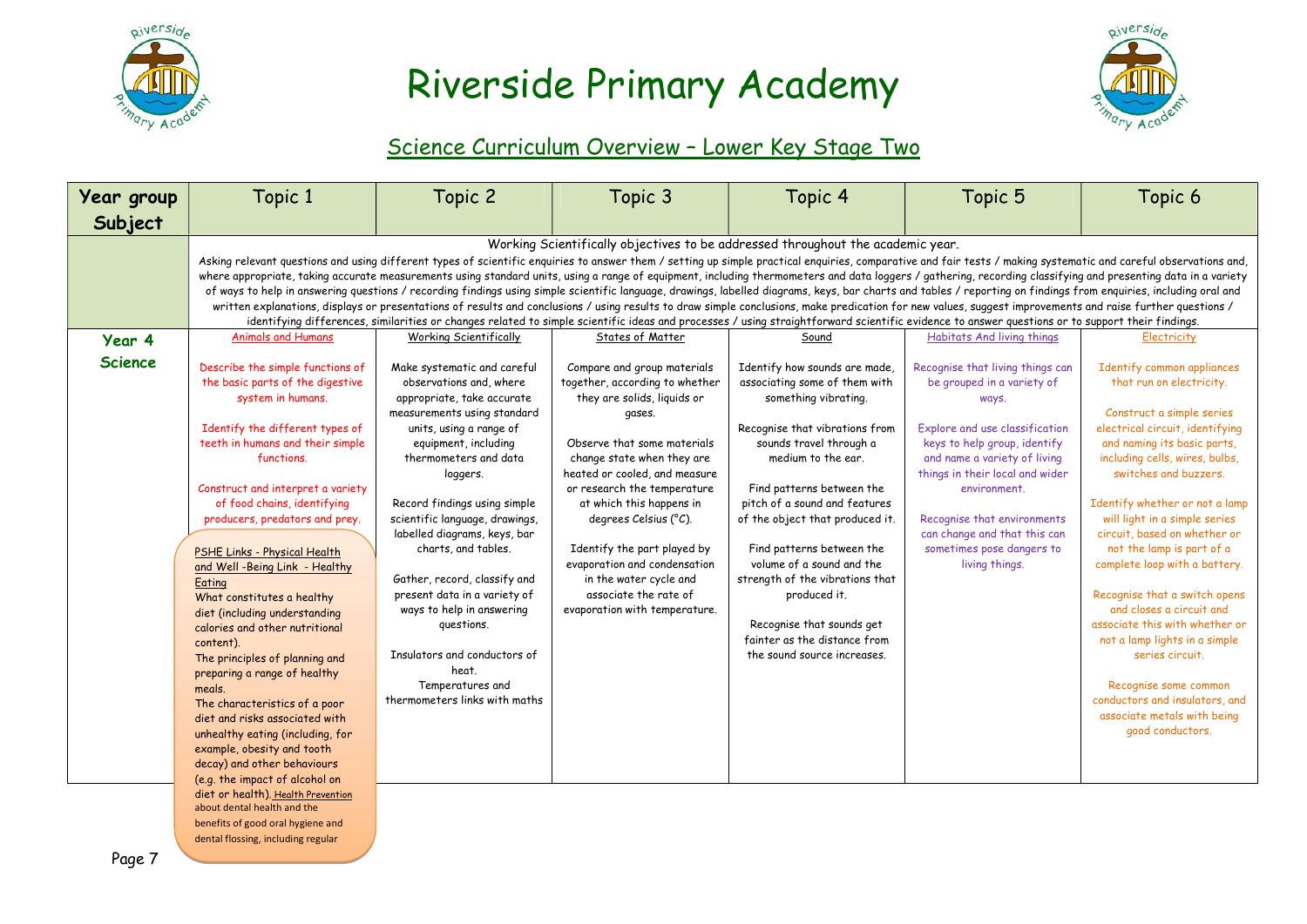



#### Science Curriculum Overview –Upper Key Stage Two

| Year           | Topic 1                                                                                                                                                                                                                                                                                                                                                                                                                                        | Topic 2                                                    | Topic 3                                                                                                                                                                                     | Topic 4                                               | Topic 5                                              | Topic 6 |
|----------------|------------------------------------------------------------------------------------------------------------------------------------------------------------------------------------------------------------------------------------------------------------------------------------------------------------------------------------------------------------------------------------------------------------------------------------------------|------------------------------------------------------------|---------------------------------------------------------------------------------------------------------------------------------------------------------------------------------------------|-------------------------------------------------------|------------------------------------------------------|---------|
| group          |                                                                                                                                                                                                                                                                                                                                                                                                                                                |                                                            |                                                                                                                                                                                             |                                                       |                                                      |         |
|                |                                                                                                                                                                                                                                                                                                                                                                                                                                                |                                                            |                                                                                                                                                                                             |                                                       |                                                      |         |
| Subject        |                                                                                                                                                                                                                                                                                                                                                                                                                                                |                                                            |                                                                                                                                                                                             |                                                       |                                                      |         |
|                |                                                                                                                                                                                                                                                                                                                                                                                                                                                |                                                            | Working Scientifically objectives to be addressed throughout the academic year.                                                                                                             |                                                       |                                                      |         |
|                | Planning different types of scientific enquiries to answer questions, including recognising and controlling variables where necessary / taking measurements, using a range of scientific equipment, with increasing                                                                                                                                                                                                                            |                                                            |                                                                                                                                                                                             |                                                       |                                                      |         |
|                | accuracy and precision, taking repeat readings when appropriate / recoding data and results of increasing complexity using scientific diagrams and labels, classification keys, tables,, scatter graphs, bar and line<br>graphs / Using test results to make predications to set up further comparative and fair tests / reporting and presenting findings from enquiries, including conclusions, casual relationships and explanations of and |                                                            |                                                                                                                                                                                             |                                                       |                                                      |         |
|                |                                                                                                                                                                                                                                                                                                                                                                                                                                                |                                                            | degree of trust in results, in oral and written form such as displays and other presentations / identifying scientific evidence that has been used to support or refute ideas or arguments. |                                                       |                                                      |         |
| Year 5         | Materials and their properties                                                                                                                                                                                                                                                                                                                                                                                                                 | Earth and Space                                            | Eco-Systems                                                                                                                                                                                 | Living Things and Their                               | Forces                                               |         |
|                |                                                                                                                                                                                                                                                                                                                                                                                                                                                |                                                            |                                                                                                                                                                                             | <b>Habitats</b>                                       |                                                      |         |
| <b>Science</b> | Compare and group together everyday                                                                                                                                                                                                                                                                                                                                                                                                            | Describe the movement of the                               | Rainforest Eco-system - where                                                                                                                                                               |                                                       | Explain that unsupported                             |         |
|                | materials on the basis of their properties,                                                                                                                                                                                                                                                                                                                                                                                                    | Earth, and other planets,                                  | every living thing is                                                                                                                                                                       | Describe the differences in                           | objects fall towards the Earth                       |         |
|                | including their hardness, solubility,                                                                                                                                                                                                                                                                                                                                                                                                          | relative to the Sun.                                       | interdependent.                                                                                                                                                                             | the life cycles of a mammal, an                       | because of the force of                              |         |
|                | transparency, conductivity (electrical and                                                                                                                                                                                                                                                                                                                                                                                                     |                                                            |                                                                                                                                                                                             | amphibian, an insect and a bird.                      | gravity acting between the                           |         |
|                | thermal), and response to magnets.                                                                                                                                                                                                                                                                                                                                                                                                             | Describe the movement of the                               | Rainforests contain the most                                                                                                                                                                |                                                       | Earth and the falling object.                        |         |
|                |                                                                                                                                                                                                                                                                                                                                                                                                                                                | Moon relative to the Earth.                                | diverse range and highest                                                                                                                                                                   | Describe the life process of                          |                                                      |         |
|                | Know that some materials will dissolve in                                                                                                                                                                                                                                                                                                                                                                                                      |                                                            | volume of plant and animal life                                                                                                                                                             | reproduction in some plants                           | Identify the effects of air                          |         |
|                | liquid to form a solution, and describe how                                                                                                                                                                                                                                                                                                                                                                                                    | Describe the Sun, Earth and                                | found anywhere on earth.                                                                                                                                                                    | and animals.                                          | resistance, water resistance                         |         |
|                | to recover a substance from a solution.                                                                                                                                                                                                                                                                                                                                                                                                        | Moon as approximately                                      |                                                                                                                                                                                             |                                                       | and friction, that act between                       |         |
|                |                                                                                                                                                                                                                                                                                                                                                                                                                                                | spherical bodies.                                          | Investigate animals / habitats                                                                                                                                                              |                                                       | moving surfaces.                                     |         |
|                | Use knowledge of solids, liquids and gases to                                                                                                                                                                                                                                                                                                                                                                                                  |                                                            | of the rainforest.                                                                                                                                                                          | <b>Animals including Humans</b>                       |                                                      |         |
|                | decide how mixtures might be separated,                                                                                                                                                                                                                                                                                                                                                                                                        | Use the idea of the Earth's<br>rotation to explain day and | Which animals are found in                                                                                                                                                                  | Describe the changes as<br>humans develop to old age. | Recognise that some<br>mechanisms, including levers, |         |
|                | including through filtering, sieving and<br>evaporating.                                                                                                                                                                                                                                                                                                                                                                                       | night and the apparent                                     | which layers of the rainforest?                                                                                                                                                             |                                                       | pulleys and gears, allow a                           |         |
|                |                                                                                                                                                                                                                                                                                                                                                                                                                                                | movement of the sun across                                 |                                                                                                                                                                                             |                                                       | smaller force to have a greater                      |         |
|                | Give reasons, based on evidence from                                                                                                                                                                                                                                                                                                                                                                                                           | the sky.                                                   | Rainforest food webs.                                                                                                                                                                       | PSHE Links - Physical                                 | effect.                                              |         |
|                | comparative and fair tests, for the                                                                                                                                                                                                                                                                                                                                                                                                            |                                                            |                                                                                                                                                                                             | Health and Well -Being                                |                                                      |         |
|                | particular uses of everyday materials,                                                                                                                                                                                                                                                                                                                                                                                                         |                                                            |                                                                                                                                                                                             | Link - Health Prevention                              |                                                      |         |
|                | including metals, wood and plastic.                                                                                                                                                                                                                                                                                                                                                                                                            |                                                            |                                                                                                                                                                                             | - How to recognise                                    |                                                      |         |
|                |                                                                                                                                                                                                                                                                                                                                                                                                                                                |                                                            |                                                                                                                                                                                             | early signs of                                        |                                                      |         |
|                | Demonstrate that dissolving, mixing and                                                                                                                                                                                                                                                                                                                                                                                                        |                                                            |                                                                                                                                                                                             | physical illness, such                                |                                                      |         |
|                | changes of state are reversible changes.                                                                                                                                                                                                                                                                                                                                                                                                       |                                                            |                                                                                                                                                                                             | as weight loss, or                                    |                                                      |         |
|                |                                                                                                                                                                                                                                                                                                                                                                                                                                                |                                                            |                                                                                                                                                                                             | unexplained changes                                   |                                                      |         |
|                | Explain that some changes result in the                                                                                                                                                                                                                                                                                                                                                                                                        |                                                            |                                                                                                                                                                                             | to the body.                                          |                                                      |         |
|                | formation of new materials, and that this                                                                                                                                                                                                                                                                                                                                                                                                      |                                                            |                                                                                                                                                                                             |                                                       |                                                      |         |
|                | kind of change is not usually reversible,                                                                                                                                                                                                                                                                                                                                                                                                      |                                                            |                                                                                                                                                                                             |                                                       |                                                      |         |
|                | including changes associated with burning                                                                                                                                                                                                                                                                                                                                                                                                      |                                                            |                                                                                                                                                                                             |                                                       |                                                      |         |
|                | and the action of acid on bicarbonate of                                                                                                                                                                                                                                                                                                                                                                                                       |                                                            |                                                                                                                                                                                             |                                                       |                                                      |         |
|                | soda.                                                                                                                                                                                                                                                                                                                                                                                                                                          |                                                            |                                                                                                                                                                                             |                                                       |                                                      |         |